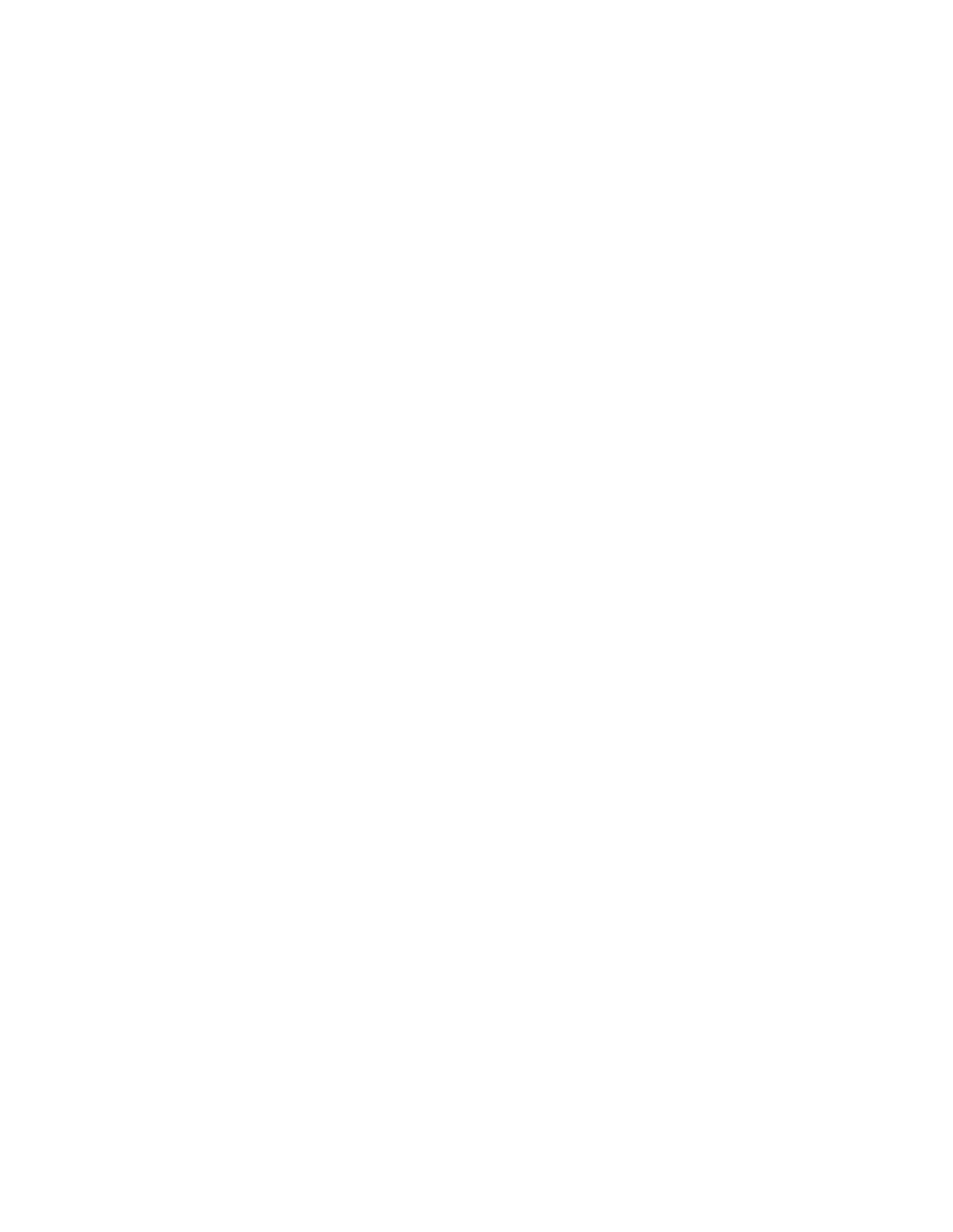#### **Introduction**

Once a traditional Southern city—at least in terms of its racial composition—Houston has emerged in the last 30-plus years as one of the most ethnically diverse cities in the United States. At the same time, however, Houston represents a challenge for inclusiveness that is both unique and important. It has a reputation as one of the most market-oriented cities in the nation for real estate development—and yet it nevertheless has a regulatory system, an abundance of land, and an uncoordinated set of financial incentives for economic development and real estate development, all of which combined create a sub-optimal situation for equitable development.

At a glance, Houston would appear to be a city of unparalleled opportunity for this diverse population, and in many ways, it is. The Houston metropolitan area has almost tripled in population since 1980, from 2.2 million to 6.3 million. It was the fastest-growing metro area in the United States in both 2014 and 2015, according to the US Census Bureau. Houston has moved far beyond the traditional white-black racial dynamic that once characterized the region. As Figure 1 shows, approximately 40 percent of the residents in Harris County, the region's core county, are Hispanic, a number that is expected to grow to 60 percent by 2050. Houston has one of the biggest South Asian populations in the United States—118,000 Indian-Americans alone—much of which is located in suburban Fort Bend County, especially the affluent suburb of Sugar Land. Houston holds the largest Vietnamese population in the United States outside of California.<sup>[1](#page-2-0)</sup> Adding to the diversity of the city, Houston accepts around 2,500 refugees annually, more than any other city in America.<sup>[2](#page-2-1)</sup>

<span id="page-2-0"></span>i<br>I 1. US Census Bureau (2016).

<span id="page-2-1"></span><sup>2.</sup> World Refugee Day Houston (2016).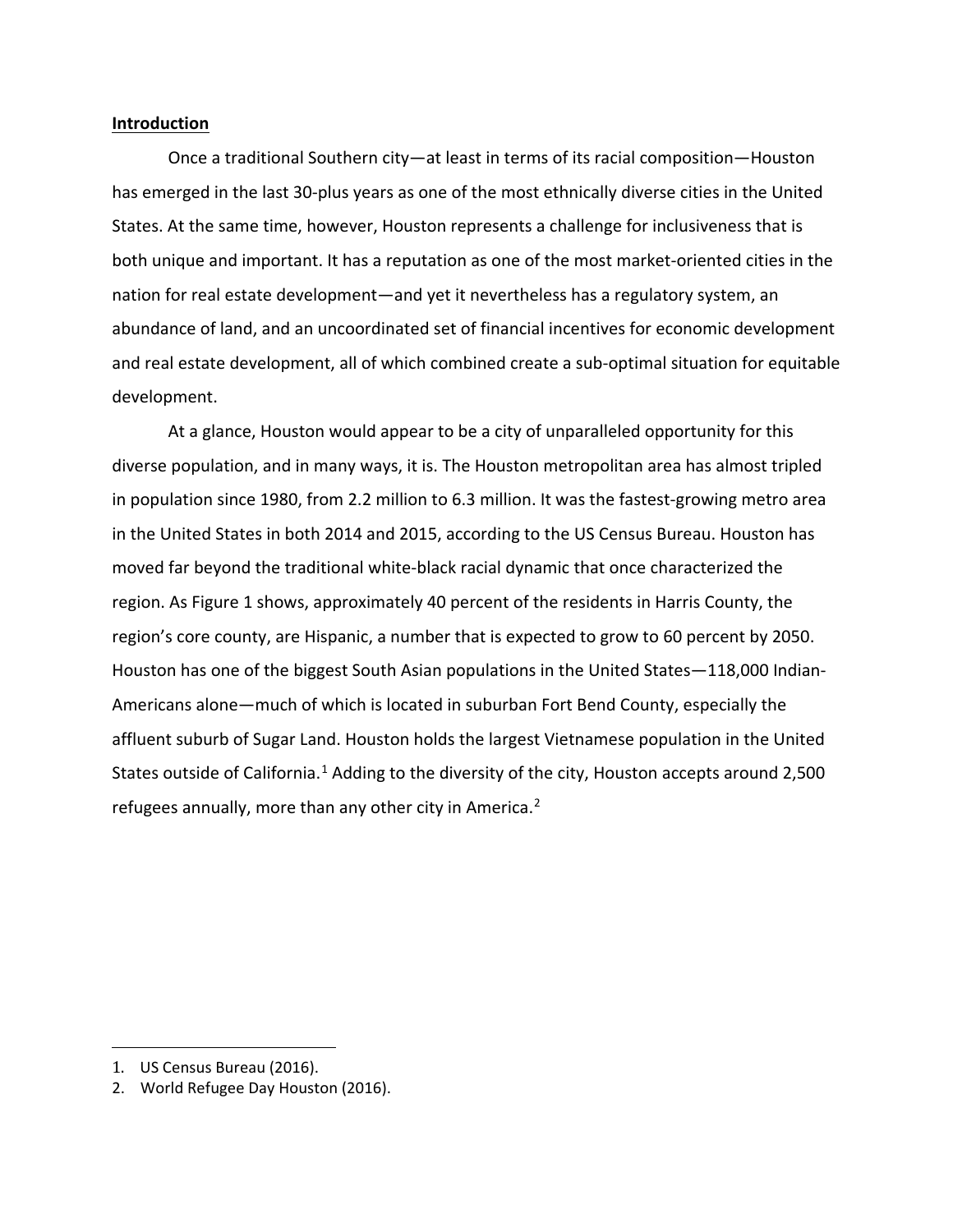



Source: Klineberg (2016).

Houston also has a reputation as one of America's most affordable cities, at least for housing. Compared to cities on the coast such as New York, San Francisco, Los Angeles, and Washington, Houston is relatively affordable. According to Zillow, the median 2016 home value in metropolitan Houston was \$310,000, compared to \$610,000 in Los Angeles and \$535,000 in Washington, D.C.<sup>[3](#page-3-0)</sup> Price increases in Houston have been modest in recent years because of a slump in oil prices.

There's no question that the Houston housing market, especially the suburban housing market, provides opportunity for people with good blue-collar and white-collar jobs. But the big picture masks growing inequality and disparity that is at least as bad as, and perhaps worse

<span id="page-3-0"></span>i<br>I 3. Home values from Zillow.com: [https://www.zillow.com/houston-tx/home-values,](https://www.zillow.com/houston-tx/home-values) [https://www.zillow.com/los-angeles-ca/home-values,](https://www.zillow.com/los-angeles-ca/home-values) and [https://www.zillow.com/washington](https://www.zillow.com/washington-dc/home-values)[dc/home-values](https://www.zillow.com/washington-dc/home-values) (accessed February 16, 2017).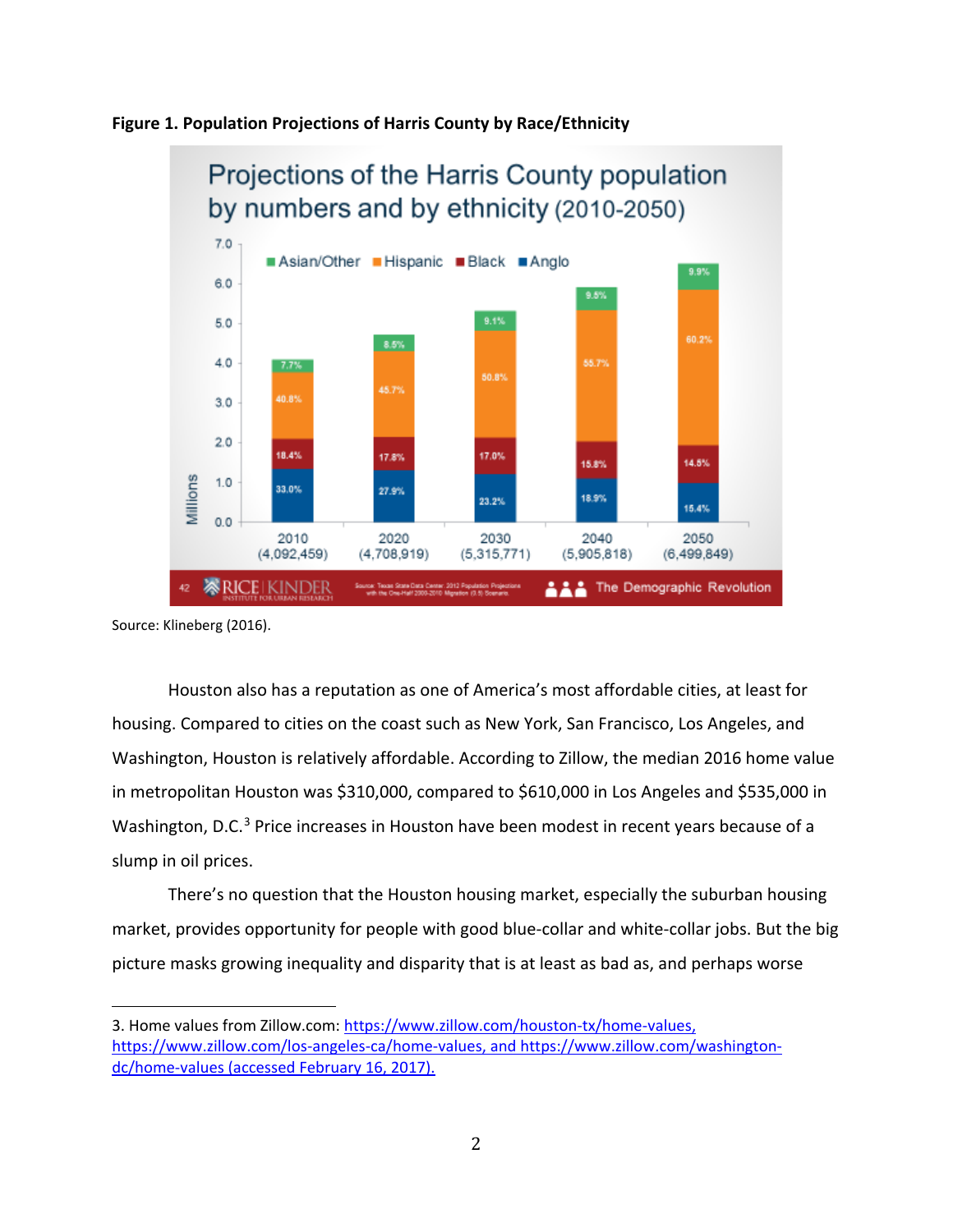than, the national average.

Since 1980, Houston has seen a startling increase in the concentration of poverty, with almost [4](#page-4-0)0 percent of all Census tracts in Harris County<sup>4</sup> now suffering from concentrated poverty, meaning 20 percent or more of the households in that tract are households in poverty. [5](#page-4-1) Residents of Houston and Harris County also suffer from geographical disparities on almost every social and economic factor ranging from health to income. Some neighborhoods still feature income diversity, but most of these neighborhoods consist of moderate- and lowincome residents of color. Affluent neighborhoods, especially affluent white neighborhoods, are increasingly segregated by income from the rest of the Houston region. In his new book, *The New Urban Crisis*, Richard Florida ranks metro Houston 7th nationally in his "segregation and inequality index" – trailing only New York and Los Angeles among large cities, and is ahead of San Francisco and Washington, D.C. $6$  In this way, Houston is becoming less inclusive—that is, lower-income residents, including low-wage workers, are either being consigned to highpoverty neighborhoods or pushed to distant locations far from jobs.

<span id="page-4-0"></span>i<br>I 4. About half of the 4.5 million people who live in Harris County live in the City of Houston. Although the issues described in this paper are endemic to Harris County, we focus primarily on solutions in the City of Houston, in part because its governmental structure for housing issues is stronger than in the county. 5. O'Connell and Howell (2016).

<span id="page-4-2"></span><span id="page-4-1"></span><sup>6.</sup> Florida (2017).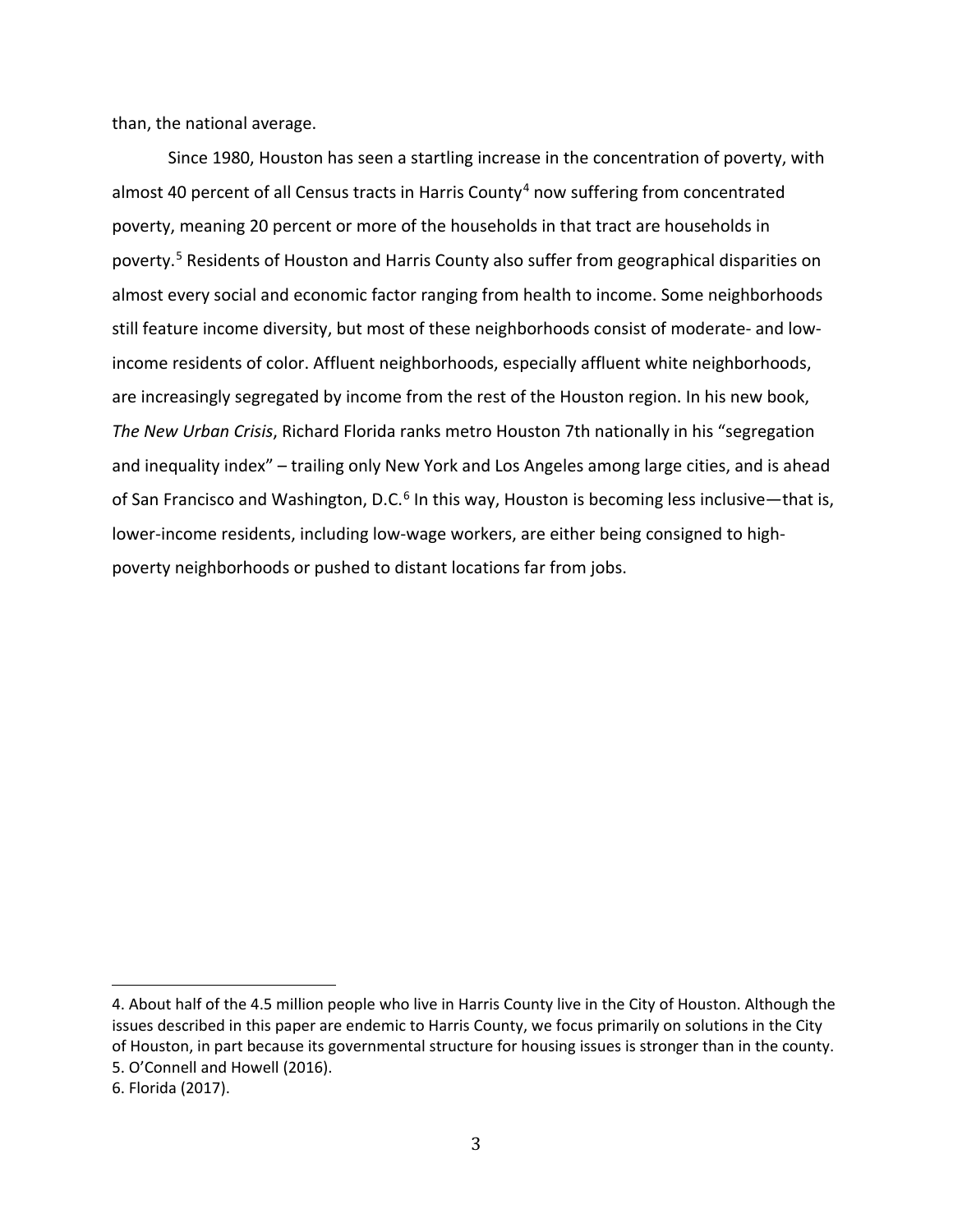



Source: O'Connell and Howell (2016).

**Figure 3. Concentrated Povery for Harris County by Zipcode, 2006-2010**



Source: O'Connell and Howell (2016).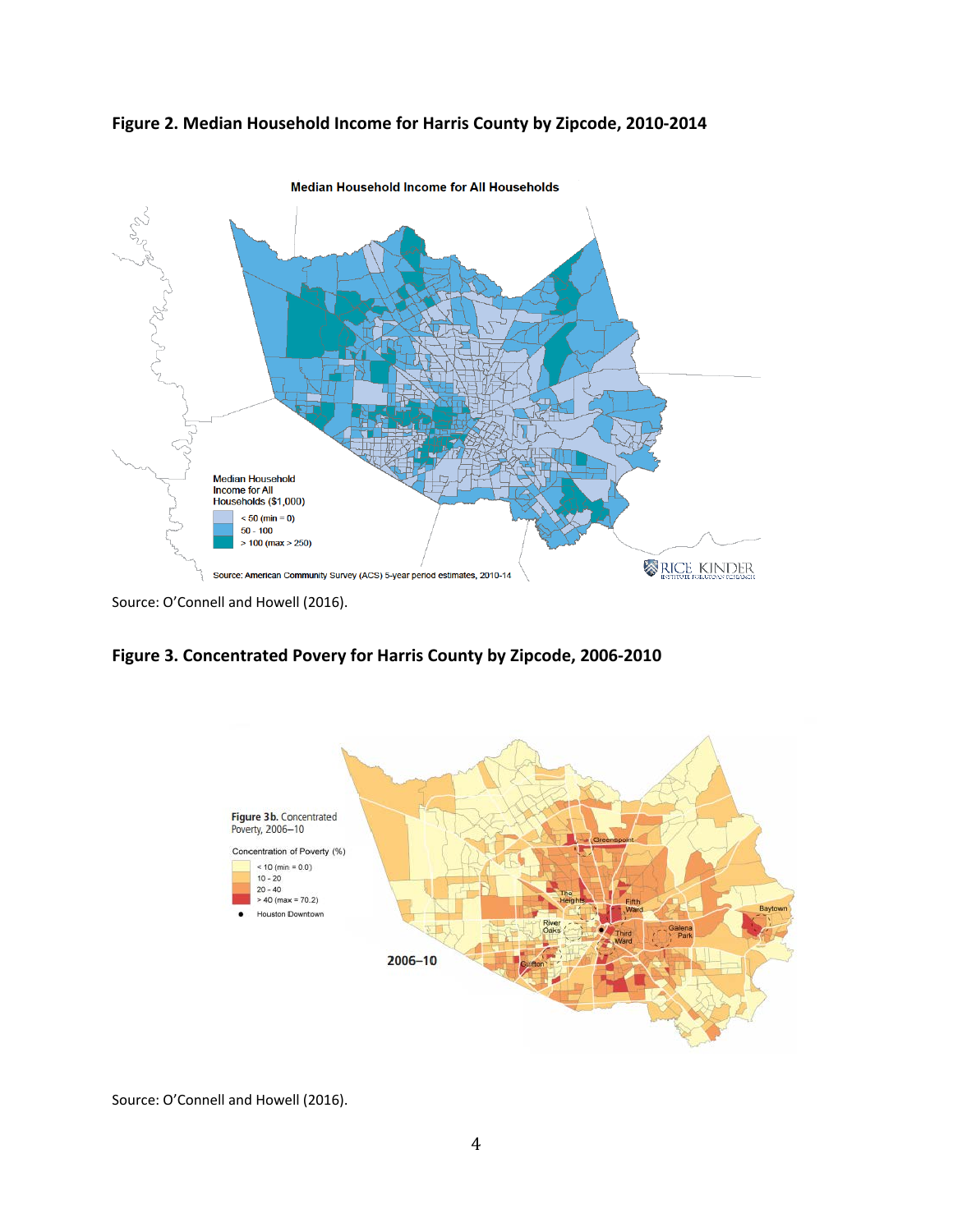Like many other cities, Houston also appears to be suffering from a displacement and gentrification problem, at least according to anecdotal evidence. Most of the Census tracts with increased concentration of poverty are not in central Houston, inside the I-610 Loop, but are rather in between the I-610 Loop and Beltway 8, meaning they are between six and fifteen miles away from downtown Houston.<sup>[7](#page-6-0)</sup> Though suburban in built form, most of these neighborhoods are actually located inside the City of Houston's boundaries. For example, Gulfton, formerly a "young singles" apartment neighborhood just outside the I-610 Loop near tony Bellaire, became a "port of entry" neighborhood after the oil crash of the 1980s, with immigrants and refugees from all over the world now living there.

Meanwhile, the historically African-American neighborhoods around downtown Houston are rapidly gentrifying with luxury apartment buildings aimed at Millennials. In his book *The Great Inversion and the Future of the American City*, Alan Ehrenhalt tells the story of the Third and Fourth Wards, which are located immediately to the south and southwest of Downtown Houston, respectively.<sup>[8](#page-6-1)</sup> The Fourth Ward was quickly gentrified, leading to resentment among the African-American community. As a result, political leaders in the Third Ward began using the local tax-increment financing district's funds to purchase land to block gentrifying development.

Displacement and gentrification in the Third Ward remains a risk, however. The neighborhood, whose residents have a median income of only \$25,528, is situated in an ideal location, in between Downtown to the north and the affluent Museum District to the south and along Highway 288.<sup>[9](#page-6-2)</sup> Demolition in the Third Ward has been rampant and wide-ranging.<sup>[10](#page-6-3)</sup> New construction has been concentrated along 288, where classic Houston "townhomes" (three-

<span id="page-6-0"></span>i<br>I 9. The I-610 Loop is an area of almost 100 square miles inside Houston's first beltway, located between 6 and 8 miles from downtown Houston. The western half of this Loop, from University of Houston to the Uptown/Galleria area, includes most of the regionally significant locations and institutions in Houston, such as Houston's oldest neighborhoods (some very rich and some very poor), museums, sports arena, job centers, medical and educational institutions, and "crown jewel parks." Beltway 8 is the second beltway, located approximately 15 miles out, which includes mostly suburban residential areas developed between 1970 and 2000. See City of Houston (2013).

<span id="page-6-1"></span><sup>10.</sup> Ehrenhalt (2012).

<span id="page-6-2"></span><sup>11.</sup> City of Houston (2013).

<span id="page-6-3"></span><sup>12.</sup> Walker and Shelton (2016).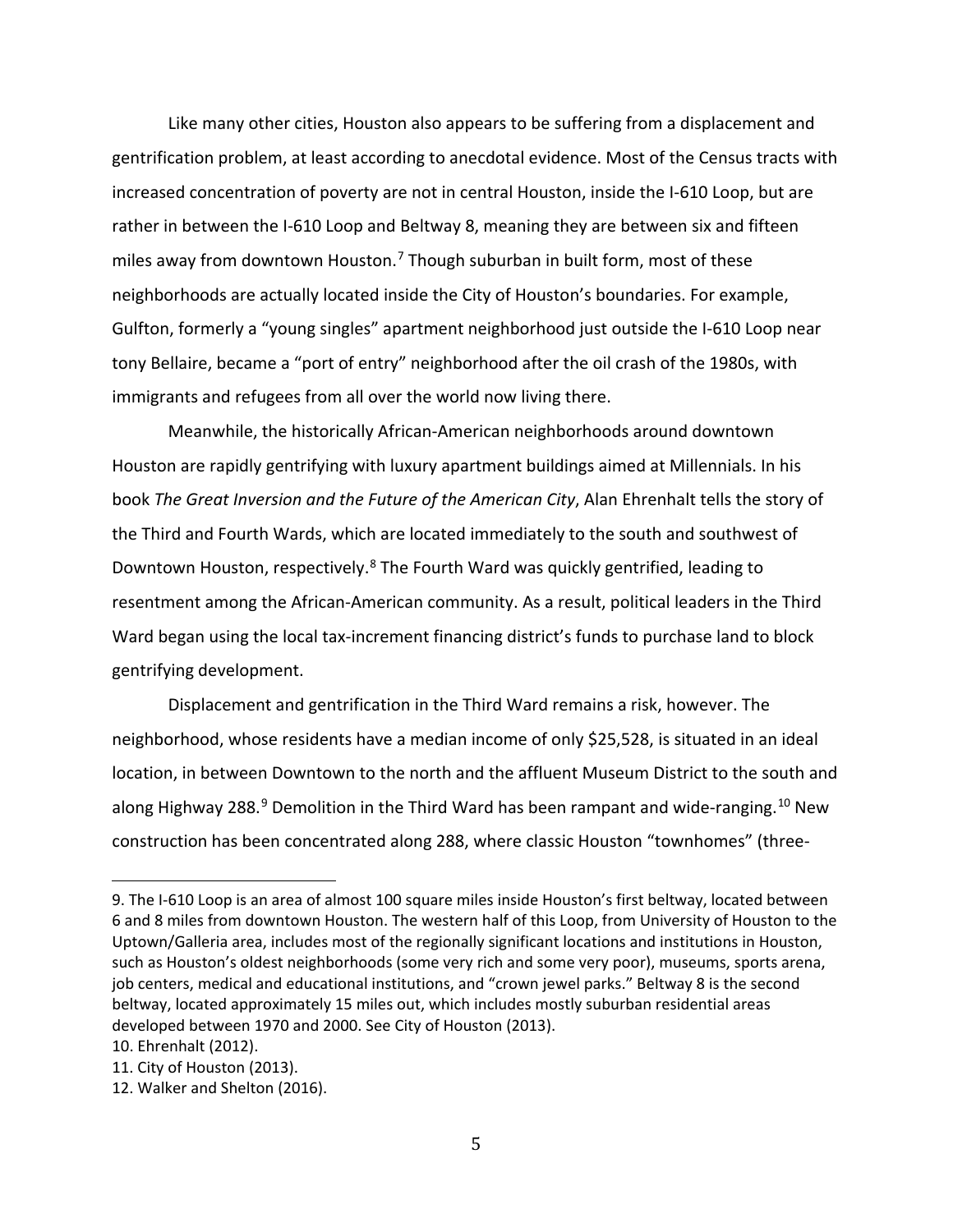story attached and small-lot detached single-family units) are replacing the neighborhood's traditional housing stock. New townhome prices range from \$350,000 to \$450,000. (In the last 15 or so years, it has been common practice in older Houston neighborhoods to demolish one older single-family home and replace it with three to six townhomes.)



**Figure 4. Single-Family and Other Demolition Activity in the Third Ward, 2005-2015**

Source: Walker and Shelton (2016).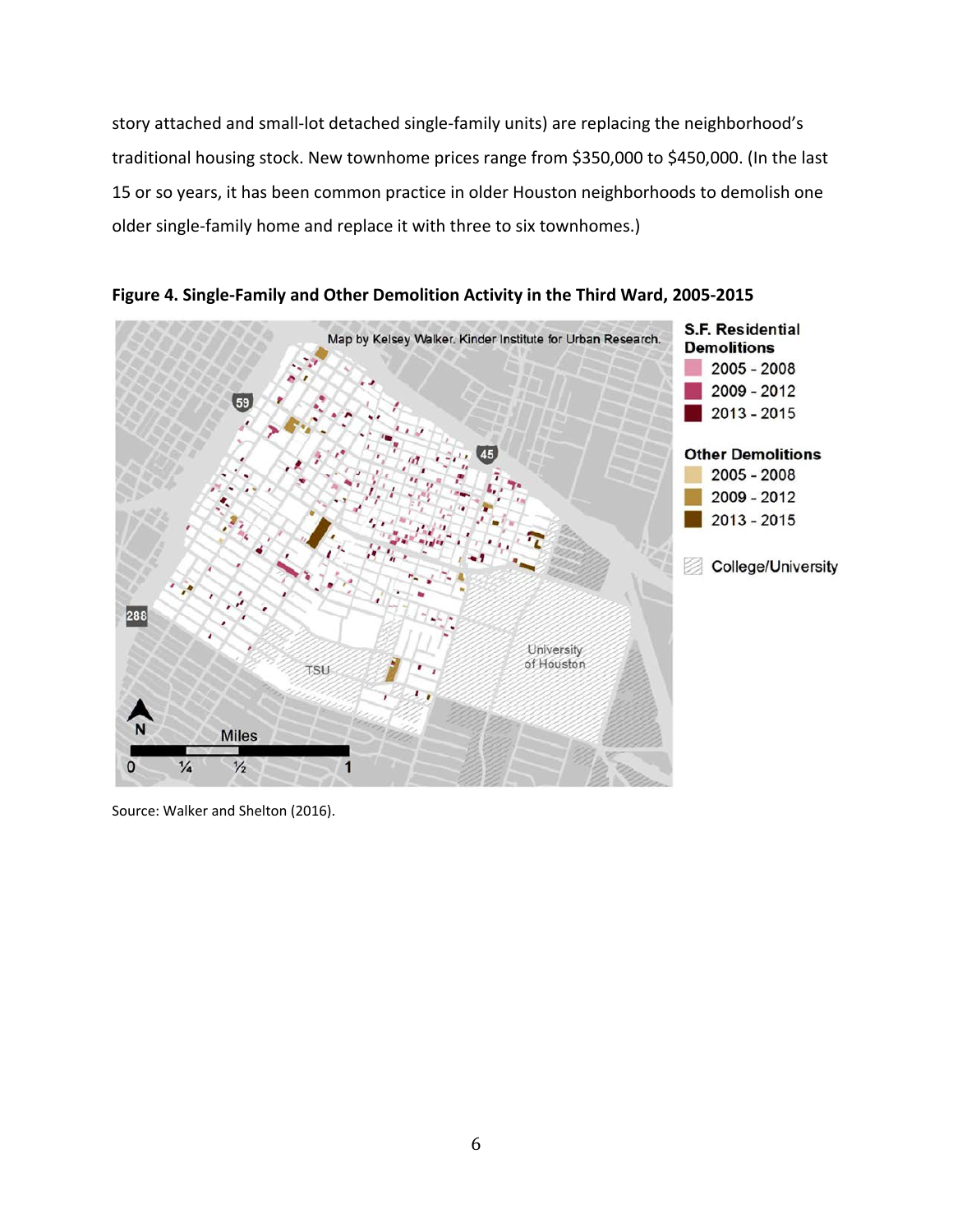

**Figure 5. Single-Family and Other Construction Activity in the Third Ward, 2005-2015**

Source: Walker and Shelton (2016).

So, at the same time that new townhomes and luxury apartments are being built in close-in neighborhoods, hundreds of thousands of families, many of which include low-wage workers, are living in older, substandard apartment buildings in inconvenient locations between the 610 Loop and Beltway 8 (see Figure 6.) These apartments are not formal, subsidized "affordable housing," but they provide an extremely important source of naturally occurring affordable housing for those on the wrong side of Houston's disparity divide.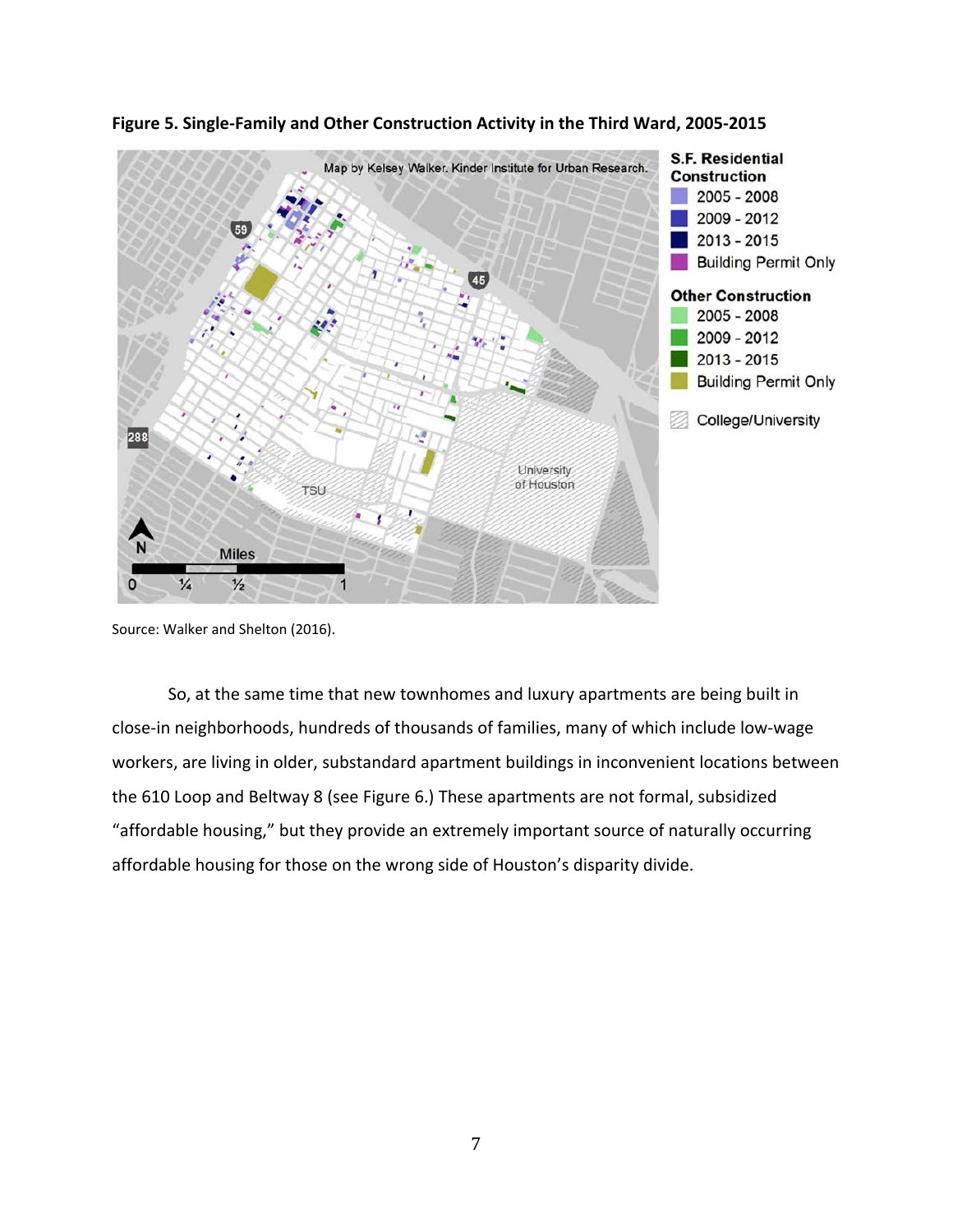



Source: Kinder Institute for Urban Research, Rice University.

#### **Houston's Unique Challenges and Opportunities**

Although its general pattern of disparity, displacement, and gentrification is typical of large American cities, Houston faces a unique set of challenges and opportunities in seeking to overcome spatial disparities associated with housing and transportation.

On the plus side, Houston has an abundance of land and, uniquely among large American cities, no use zoning—conditions which ought to present ample opportunities for both market-rate and subsidized affordable housing. Even neighborhoods in the path of gentrification such as the Third Ward have large amounts of vacant land, though speculation has often driven up land prices. Other historically underserved neighborhoods, such as the historically African-American Fifth Ward and the historically Hispanic East End, also have ample land with lower prices.

But the general absence of strong government controls that exist in most other large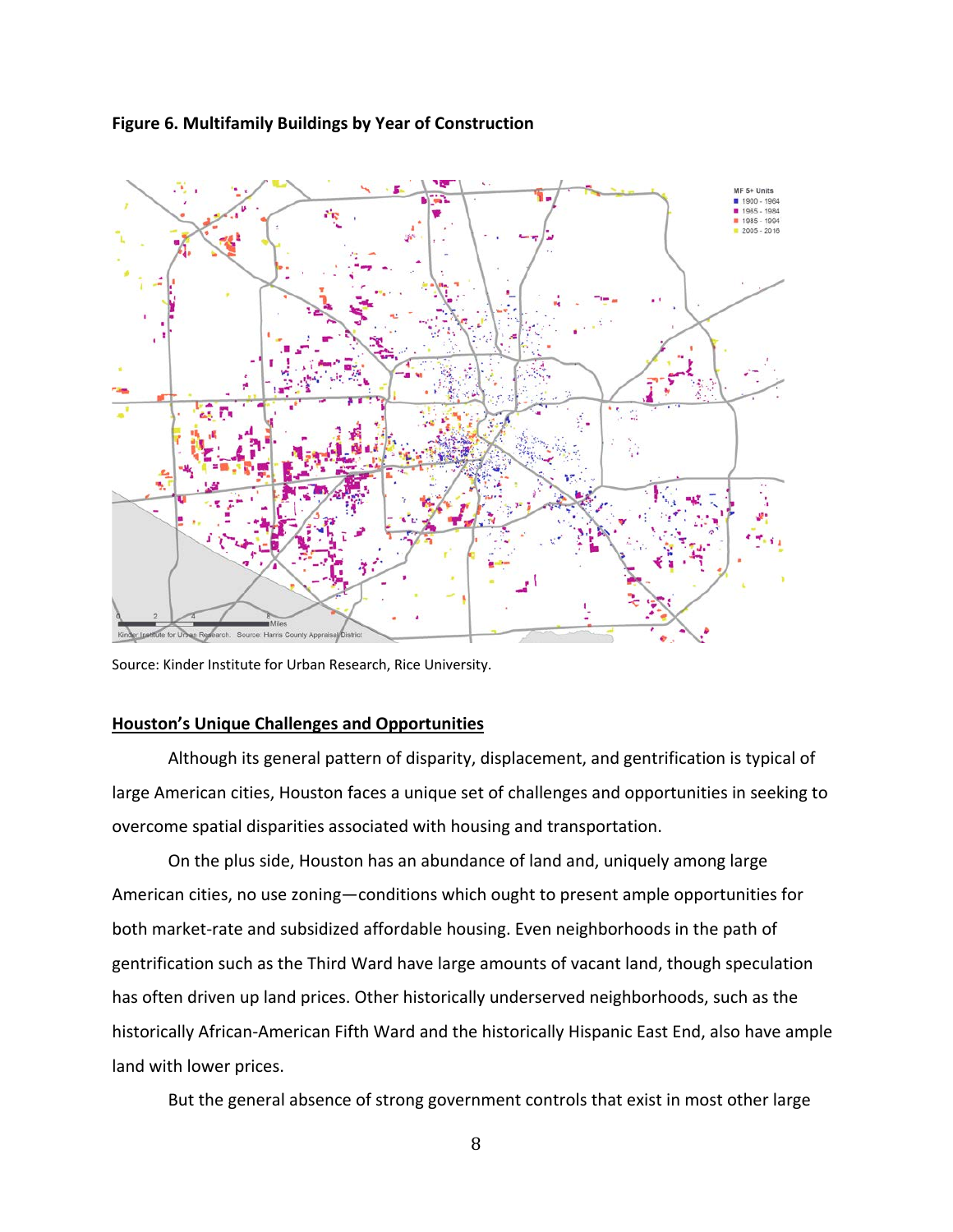cities, and the lack of use zoning specifically, also limit opportunities to use otherwise strong market forces to create affordable housing, both naturally and via subsidies.

The lack of use zoning means land that could be available for affordable housing is sold to the highest bidder irrespective of use. Land that might be reserved for housing in another city can be purchased by office or industrial developers. Land that might be reserved for highdensity, multi-family, and mixed-use development in another city can be purchased by townhome developers to feed that portion of the market. And because there are both no use restrictions and few density restrictions, it is not possible to impose inclusionary zoning requirements that, in most other cities, yield either affordable housing units or funds to build affordable housing.

Partly for this reason, Houston also has a relatively weak community development infrastructure. Community development corporations (CDCs) often arise in cities with strong governmental land-use controls, in large part because those land-use controls provide opportunities to obtain both land and financing for affordable projects. Houston has some outstanding CDCs, including Avenue (which focuses on the Near North Side) and New Hope Housing (which builds housing citywide); these CDCs use low-income housing tax credits and other common mechanisms. In addition, the Houston office of the Local Initiative Support Corporation provides local leadership. Overall, however, the CDC ecosystem is spotty. Houston has a relatively small public housing infrastructure because the city sometimes rejected federal money for such purposes in the '60s and '70s.

At the same time, paradoxically, some land-use regulations in Houston are either onerous or used as zoning "workarounds" to prevent higher-density housing from being constructed in older neighborhoods.

For example, Houston may have no use zoning but, except for downtown, it has typically suburban parking and setback requirements almost everywhere in the city. Most urban developments must go to the city planning commission to obtain a variance to build a truly urban project. (The city code contains some alternatives, including an optional transit-oriented development zone, but these are not frequently used.)

Similarly, in the absence of use zoning, several alternatives have been developed that

9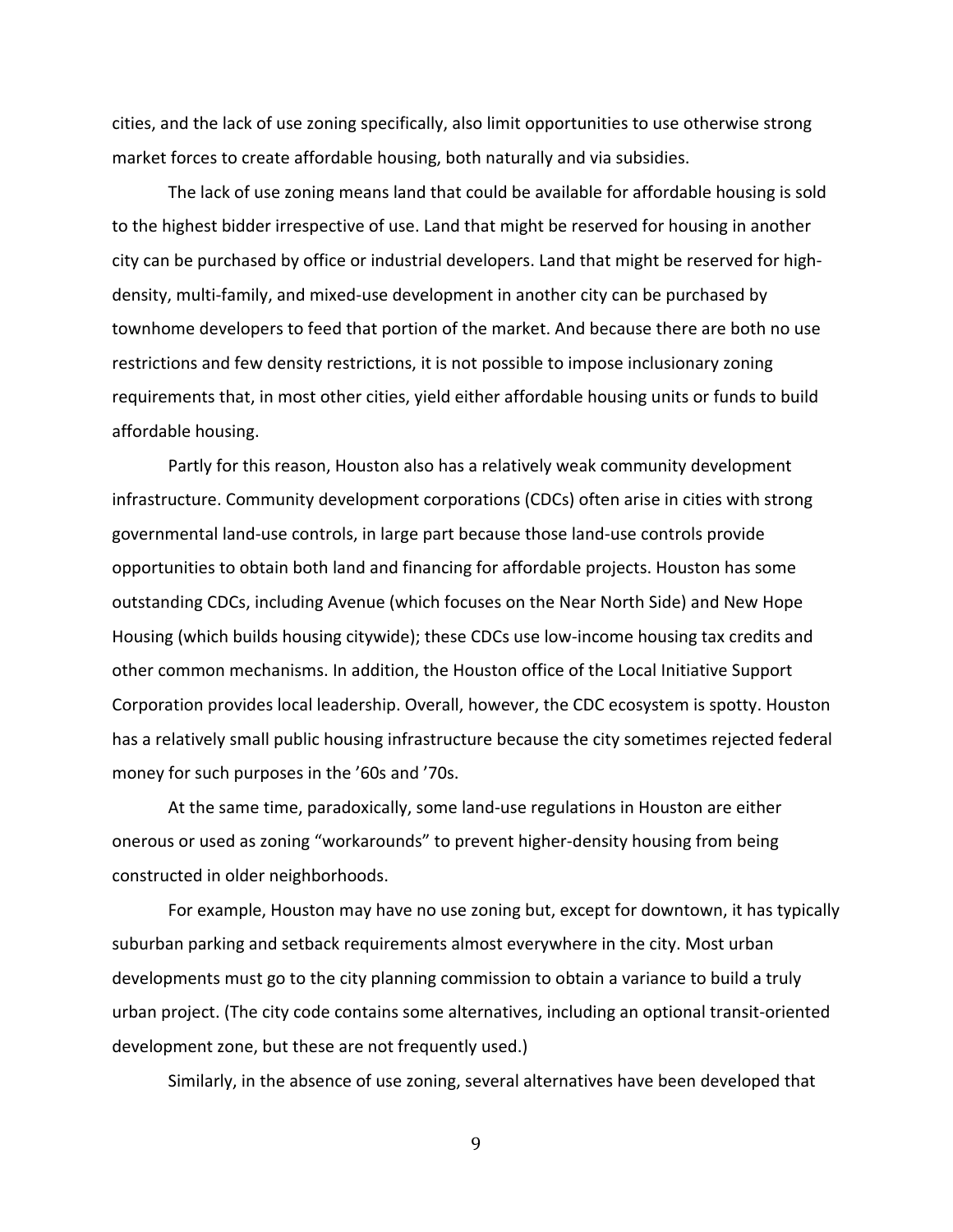are designed to prevent construction of urban housing types in many neighborhoods. Affluent neighborhoods in Houston have long been protected by restrictive deed covenants, some of which are enforced by the city (an unusual practice nationwide). In recent years, older close-in neighborhoods that are gentrifying have used the creation of an historic district as a way to prevent new dense development. Finally, neighborhoods in Houston have the option of seeking minimum lot-size ordinances, which effectively prevent the creation of townhome developments—or multi-family apartment developments.

The city does have a variety of tools at its disposal to create affordable housing, including state-sanctioned economic development subsidies and housing vouchers. However, these tools have not been used in a systematic way to produce affordable housing. In addition, Mayor Sylvester Turner, who was elected in 2015, recently ran afoul of the US Department of Housing and Urban Development by declining to use low-income housing tax credits for a project in a "high-opportunity" site near the Galleria area. Indeed, not unlike Ben Carson, the new secretary of Housing and Urban Development, Turner has argued forcefully that children in underserved neighborhoods should not have to move to high-opportunity areas in order to find a path to success in life.

Turner, who grew up in the historically African-American Acres Homes neighborhood, recently told the *Houston Chronicle*: "I categorically reject the notion that in order for poor children—those who come from lower socioeconomic families—in order for them to participate in the American dream, that I have to move them from where they are and place them someplace else." Turner continued by asserting, "The answer is to invest in the communities where they are." Turner is currently investigating ways to use housing vouchers more effectively to create a better distribution of affordable opportunities throughout the city.<sup>[11](#page-11-0)</sup> The mayor's role is especially important in Houston. The City Council adopts the budget and must approve many actions, but the Houston City Charter creates a very "strong mayor" system in which the mayor sets the agenda and has complete control over the executive departments.

i<br>I

<span id="page-11-0"></span><sup>13.</sup> Elliott (2017).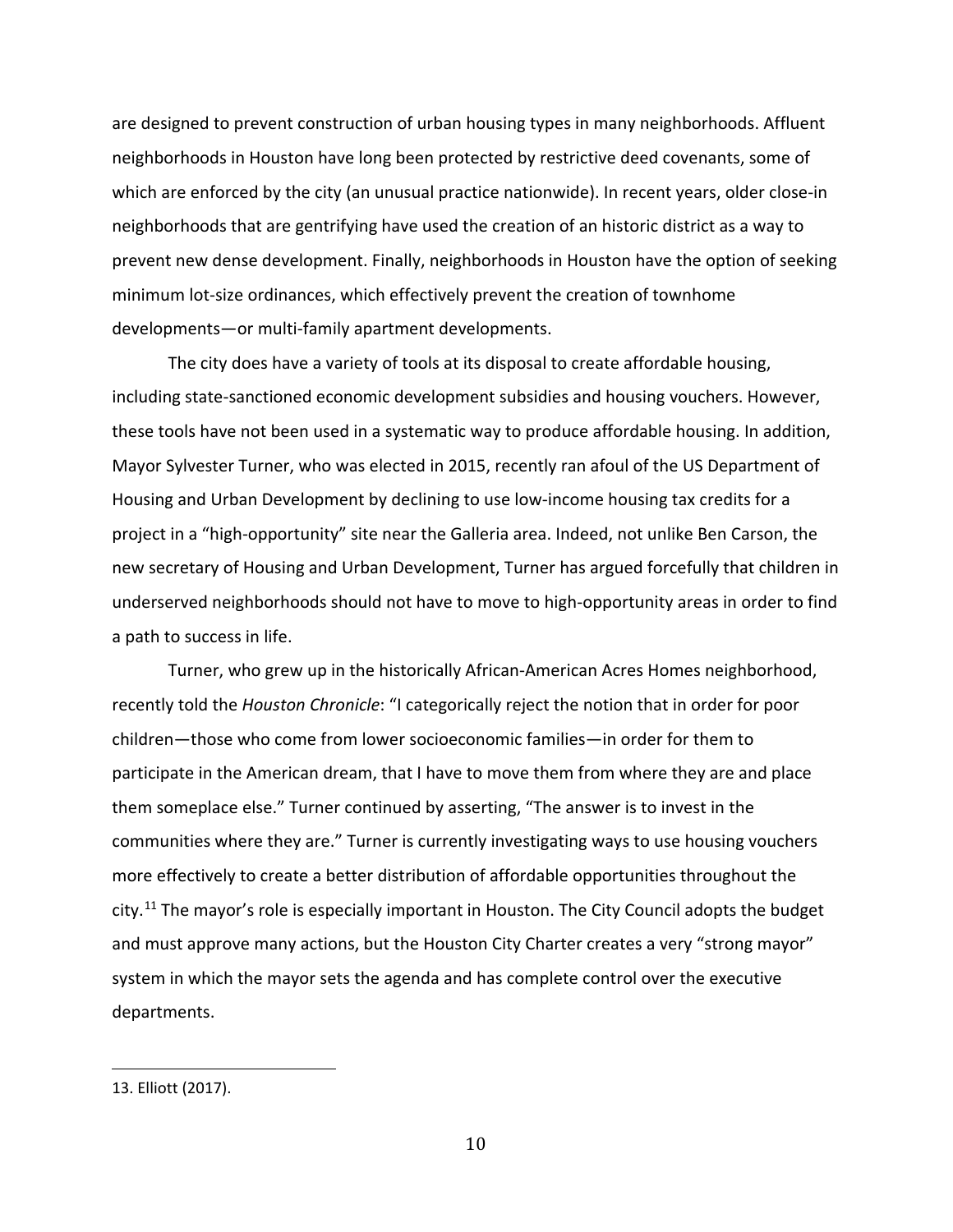#### **A More Inclusive Market-Oriented City**

As was stated above, Houston is at once a market-oriented city and one whose regulatory system and financial incentives do not always align with the goal of inclusiveness. Within this seemingly contradictory set of conditions lies the opportunity to create a model for a more inclusive, market-oriented city. Specifically, four actions can help shape the marketoriented approach.

#### **Align Economic Development Incentives with Inclusiveness Goals**

As stated above, Houston actually does provide financial assistance to real estate developers in the form of so-called "380 agreements"—economic development agreements to provide financial assistance to developers. However, these incentives are not aligned with goals of inclusiveness.<sup>[12](#page-12-0)</sup> The city rarely seeks, for example, affordable housing in return for economic development incentives. Aligning the city's own economic development incentives with inclusiveness goals would go a long way toward helping inclusiveness in Houston. In his Transition Team Report, Mayor Turner endorsed the idea of focusing the city's "investment resources," everything from housing assistance to public works projects, on underserved neighborhoods. This goal is contained in the city's 2015 general plan, which Mayor Turner has directed his staff to implement through its budget process. But the impact of "Plan Houston," as the general plan is called, is still in its infancy, and the city has not yet implemented a set of policies and strategies that delineate how it will concentrate resources in underserved neighborhoods. Mayor Turner is expected to provide detail in a new initiative he calls "Complete Communities."

#### **Align Regulations with Inclusiveness Goals**

Although Houston does not have use zoning, the city does have a wide variety of conventional development regulations—notably, parking and setback requirements—that drive up the cost of housing development and make the city less inclusive. The city should relax or adapt such regulations in specific locations where it hopes to encourage inclusive development. As the transit-oriented development (TOD) ordinance experience suggests, such regulatory

<span id="page-12-0"></span>i<br>I 14. Sarnoff (2010).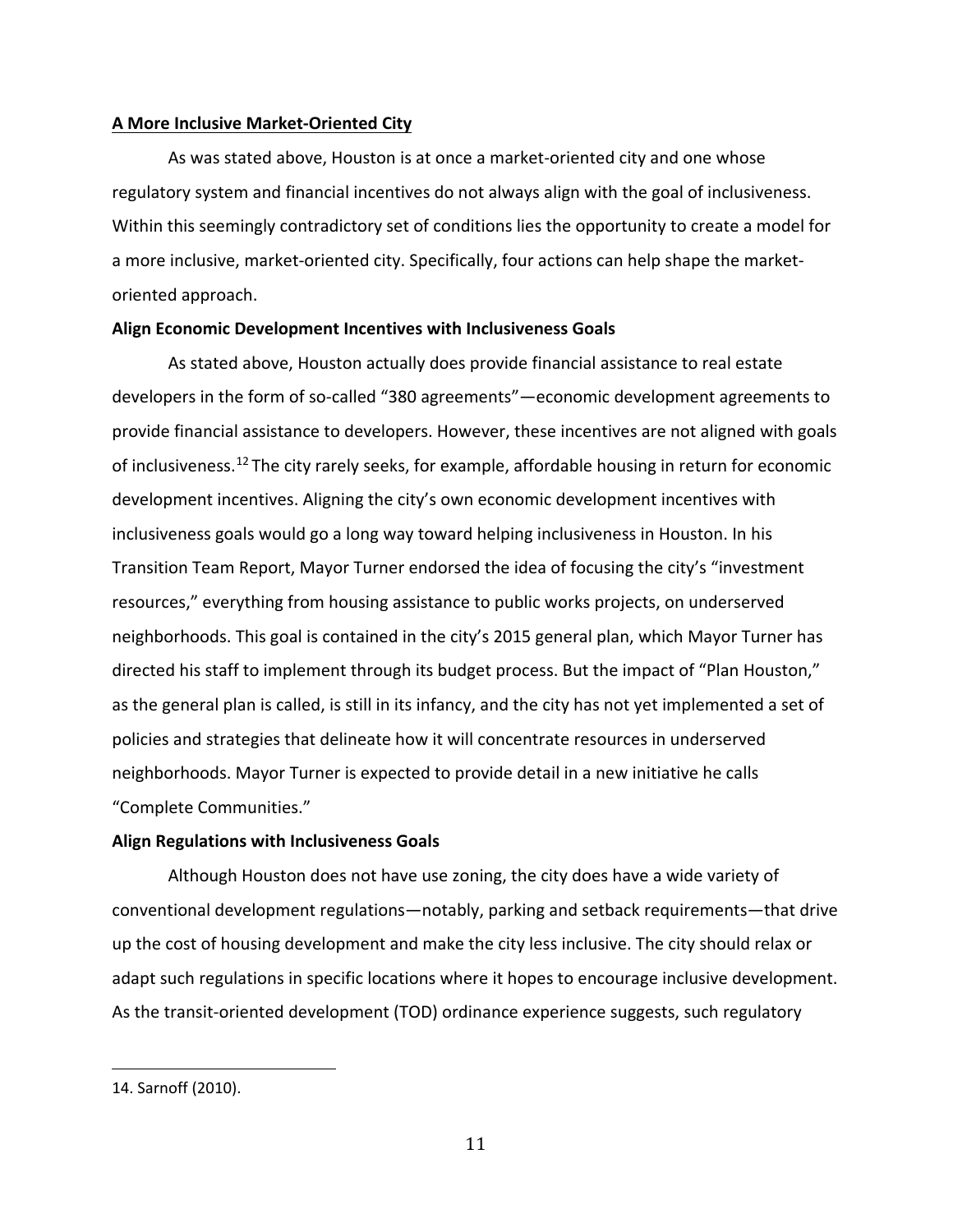relief must be carefully crafted if it is to be a preferable alternative to simple market-rate development that seeks variances from the planning commission.

#### **Use Government and Institutional Landholdings Strategically To Pursue Inclusiveness Goals**

Houston has an abundance of land even in close-in locations, though in many cases real estate speculation is driving up the cost of that land to the point where only high-end marketrate development is possible. However, especially in close-in locations, much of the land, especially vacant lots and parking lots, is owned by either government agencies such as Tax Increment Reinvestment Zones (TIRZ) or institutional entities such as churches. The city can move a long way toward inclusiveness by working with these entities to make at least some of this land available for affordable housing. Such an effort is already under way in the Third Ward, where a community land trust including some TIRZ and institutional land may be formed as a result of the joint efforts of neighborhood leaders and Houston philanthropies under the auspices of the Emancipation Economic Development Council.

## **Create A Broad and Comprehensive Approach to Inclusiveness Including both Underserved and High-Opportunity Areas**

Responding to concern about high-opportunity areas, the Turner administration is already considering a series of steps to encourage broader distribution of affordable housing, including more effective use of federal housing vouchers. Using this approach, *and* the steps outlined above, the city can create a comprehensive inclusiveness policy to encourage not only affordable housing in affluent areas but also mixed-income housing opportunities in historically underserved areas. Such a policy can take advantage of Houston's traditionally market-oriented approach combined with the public policy levers available to the city and related entities. Mayor Turner endorsed the idea of a comprehensive housing plan in his Transition Team Report.

#### **Conclusion**

At a time when income inequality is giving more market power to the affluent, it is no easy task to create greater inclusivity in a market-oriented city. Despite its "regulation lite" approach—or perhaps because of it—Houston appears to be among the most unequal large

12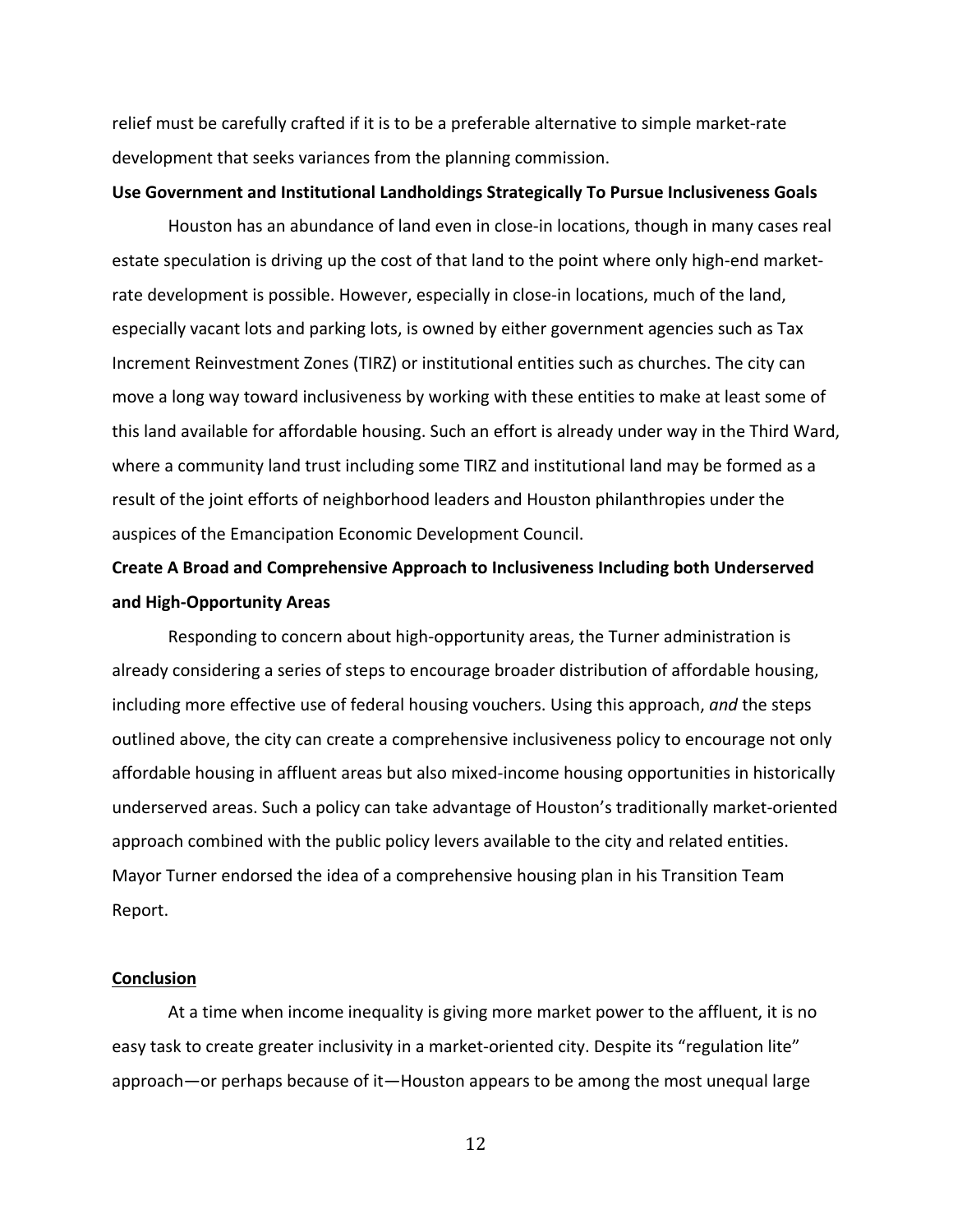cities in the country. Making the city more inclusive will require both a comprehensive citywide approach and targeted efforts in underserved neighborhoods threatened by gentrification.

As mentioned above, the emerging effort in the Third Ward is likely to be a good testbed for some of these ideas. Located just south of Downtown Houston, the Third Ward is a culturally significant, historically African-American community—the location of the original Juneteenth celebration. Although its residents are still extremely poor, the Third Ward is facing gentrification now that land prices are going up and market-rate townhomes are being built.

It is likely that a comprehensive approach will help the Third Ward. The city will probably designate the Third Ward as one of its "Complete Communities" neighborhoods, thus concentrating city investment of all kinds there. As stated above, a community land trust might be created in order to assure that institutional and government-owned land is used for community benefit, including maintaining affordable housing, instead of private profit. And if any 380 agreements are executed in the Third Ward, they should carry the quid pro quo requiring developers to meet social as well as economic objectives.

At the same time, Houston will not become inclusive unless a comprehensive effort is undertaken to ensure that affordable housing is made available in high-opportunity areas near job centers. Mayor Turner's recent decision to kill an affordable housing project near the Galleria was a disappointment in this regard, but the city will go a long way toward inclusiveness by using vouchers and other resources to provide a greater range of housing opportunities in affluent neighborhoods.

13